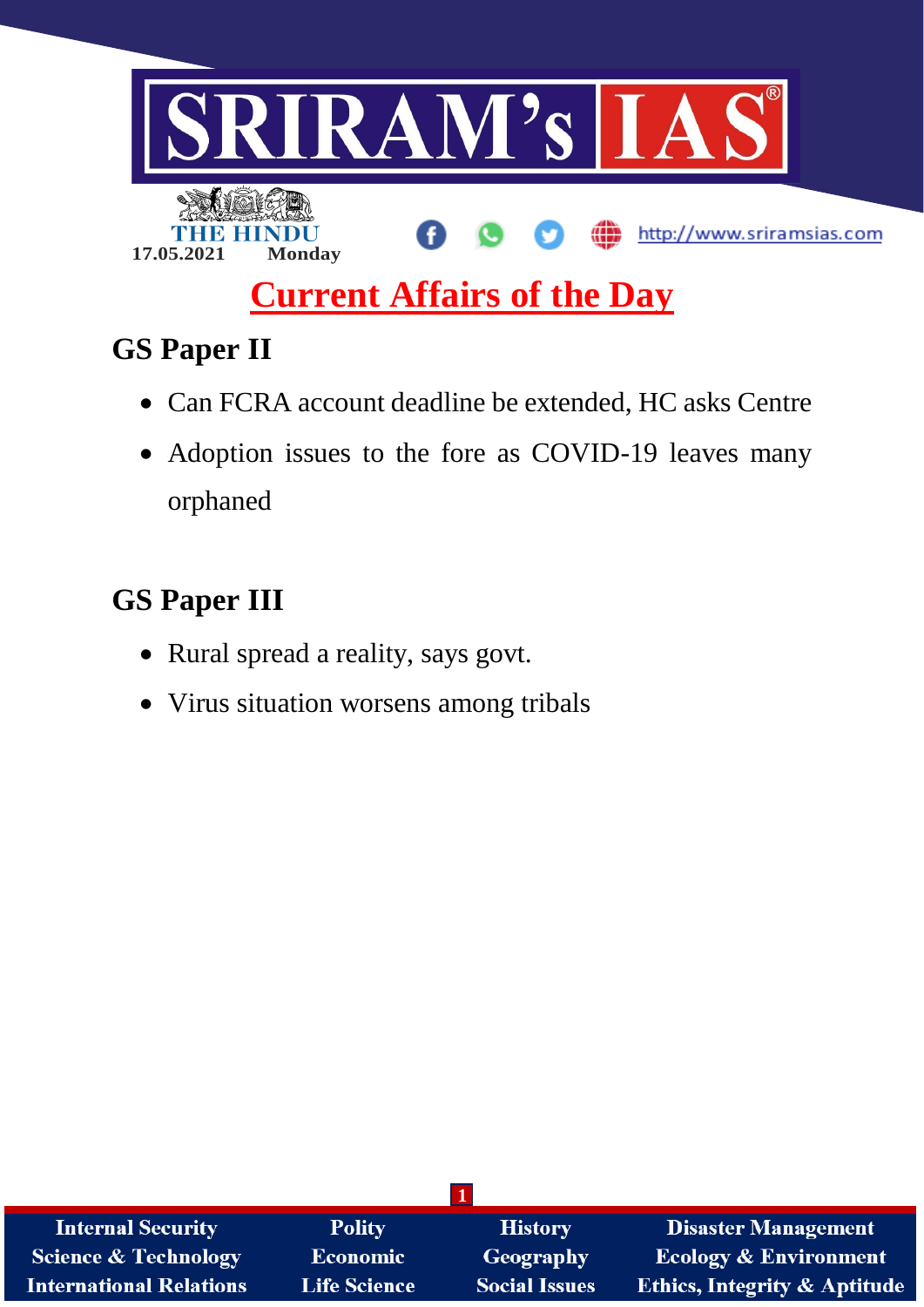

The Delhi High Court has asked the Union Home Ministry to consider whether the April 1 deadline for opening the Foreign Contribution (Regulation) Act (FCRA) account for NGOs seeking to receive foreign funds can be extended in view of the COVID-19 pandemic.

## **Highlights:**

- 1. Court asked the Ministry whether it could allow NGOs that have not been able to open FCRA accounts to receive foreign contributions, as long as they maintain records of the same, in accordance with the provisions of FCRA.
- 2. The NGOs claimed that they were "facing tremendous difficulty both in the opening of the FCRA account and also in the subsequent approval which is to be obtained from the Ministry".
- 3. As per the new amendment, NGOs that receive foreign contributions are required to open an FCRA account in the New Delhi branch of the SBI. The NGOs have sought an extension for the April 1 deadline by a period of six months.

# **Adoption issues to the fore as COVID-19 leaves many orphaned**

**Family matters:** Only the district-level child welfare committee can decide the future of children who have lost both parents to the infection.

#### **Highlights:**

- 1. The second wave of COVID-19 has left many children extremely vulnerable, particularly those who have been orphaned. In such an instance, Childline 1098 should be called, the national helpline for children.
- 2. The law is clear only a district CWC could decide the future of children found orphaned in such circumstances.
- 3. Social media adoption requests are "illegal" until they follow the procedure of the Juvenile Justice act, and may lead to trafficking in the garb of adoption and one must report all such cases to 1098, to the police or a child welfare committee (CWC).
- 4. The district CWC refers the child to a special adoption agency for interim care. The District Child Protection Unit (DCPU) would now undertake a social

| <b>Internal Security</b>        | <b>Polity</b>       | <b>History</b>       | <b>Disaster Management</b>              |  |  |
|---------------------------------|---------------------|----------------------|-----------------------------------------|--|--|
| <b>Science &amp; Technology</b> | <b>Economic</b>     | Geography            | <b>Ecology &amp; Environment</b>        |  |  |
| <b>International Relations</b>  | <b>Life Science</b> | <b>Social Issues</b> | <b>Ethics, Integrity &amp; Aptitude</b> |  |  |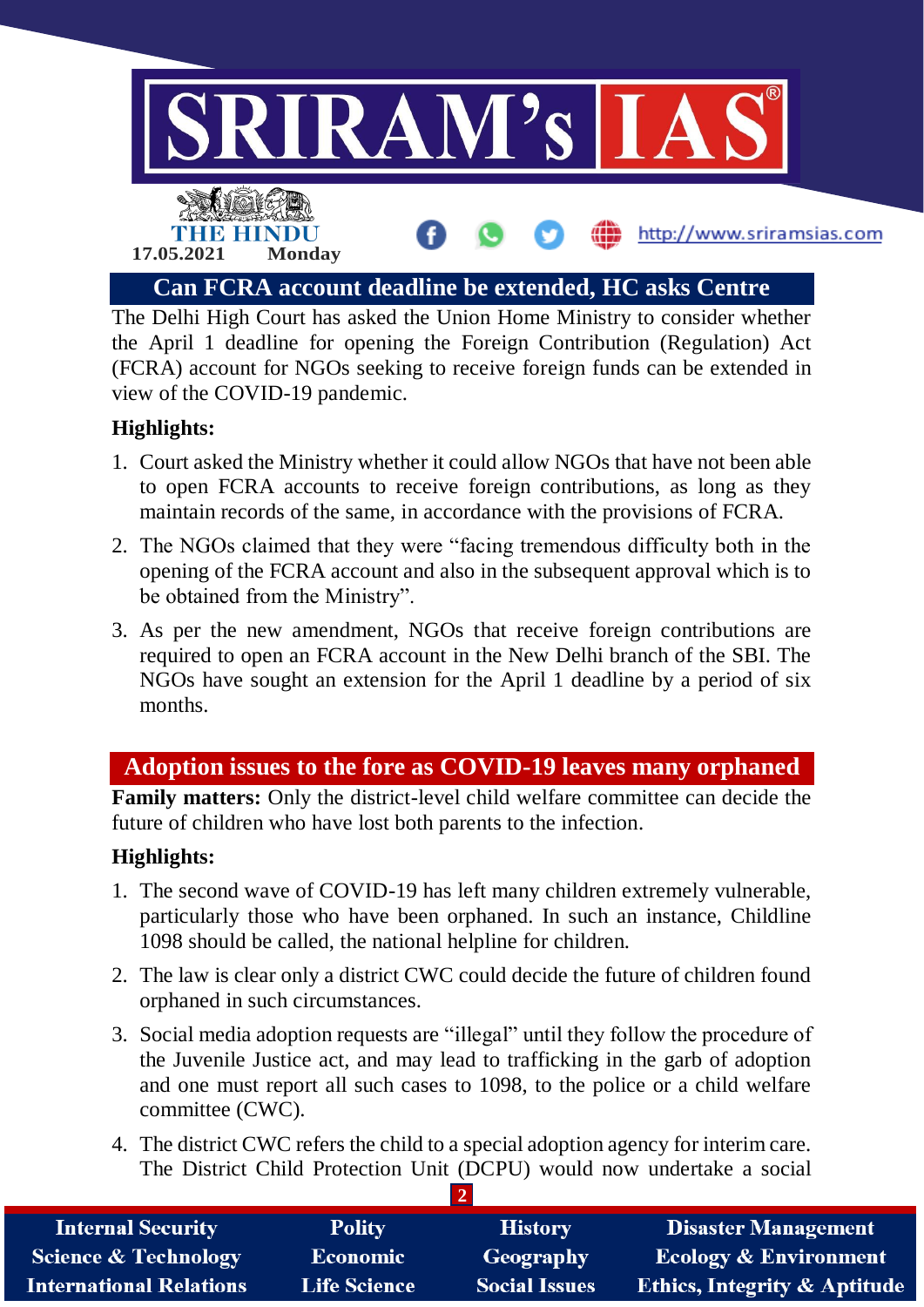

investigation, which would include efforts to find members from the extended family who could be given custody of the child.

5. Failing that, the child may be declared orphaned, surrendered or abandoned before she is declared legally free for adoption.

#### **Kinship care**

- 1. Experts said adoption for such children was neither the first nor the best option and recommended kinship care as a more suitable alternative.
- 2. Over the years, we have learnt that the best way to respond to such a crisis is to retain the child within the birth family so that the child doesn't face double trauma.
- 3. In the case of COVID-19 orphans, they may have grandparents or uncle and aunts who are willing to take care of them. The intervention required in such situations is assistance and support for the prevention of family separation.
- 4. This is the time to focus on kinship care. The Ministry of Women and Child Development and all State departments concerned should immediately roll out a kinship care programme and make it part of foster care provisions under the Juvenile Justice Act, 2015.
- 5. Where relatives are interested to help, as in the case of the Uttar Pradesh family, they could follow the Hindu Adoption and Maintenance Act, 1956, or the Juvenile Justice Act, 2015, to adopt or seek legal custody under the Guardianship and Wards Act, 1890.

#### **Rural spread a reality, says govt.**

Centre calls for better primary healthcare, increased RAT and teleconsultation.

## **Highlights:**

- 1. COVID-19's ingress is now being seen in peri-urban, rural and tribal areas as well, the Health Ministry admitted, weeks after a rising number of cases were reported from rural areas in Uttar Pradesh, Bihar, Gujarat and other States.
- 2. The Ministry, in its document "SOP on COVID-19 containment and management in peri-urban, rural and tribal areas", said there was a need to enable communities and strengthen primary-level healthcare infrastructure at

| <b>Internal Security</b>        | <b>Polity</b>       | <b>History</b>       | Disaster Management                     |  |  |  |
|---------------------------------|---------------------|----------------------|-----------------------------------------|--|--|--|
| <b>Science &amp; Technology</b> | <b>Economic</b>     | Geography            | <b>Ecology &amp; Environment</b>        |  |  |  |
| <b>International Relations</b>  | <b>Life Science</b> | <b>Social Issues</b> | <b>Ethics, Integrity &amp; Aptitude</b> |  |  |  |